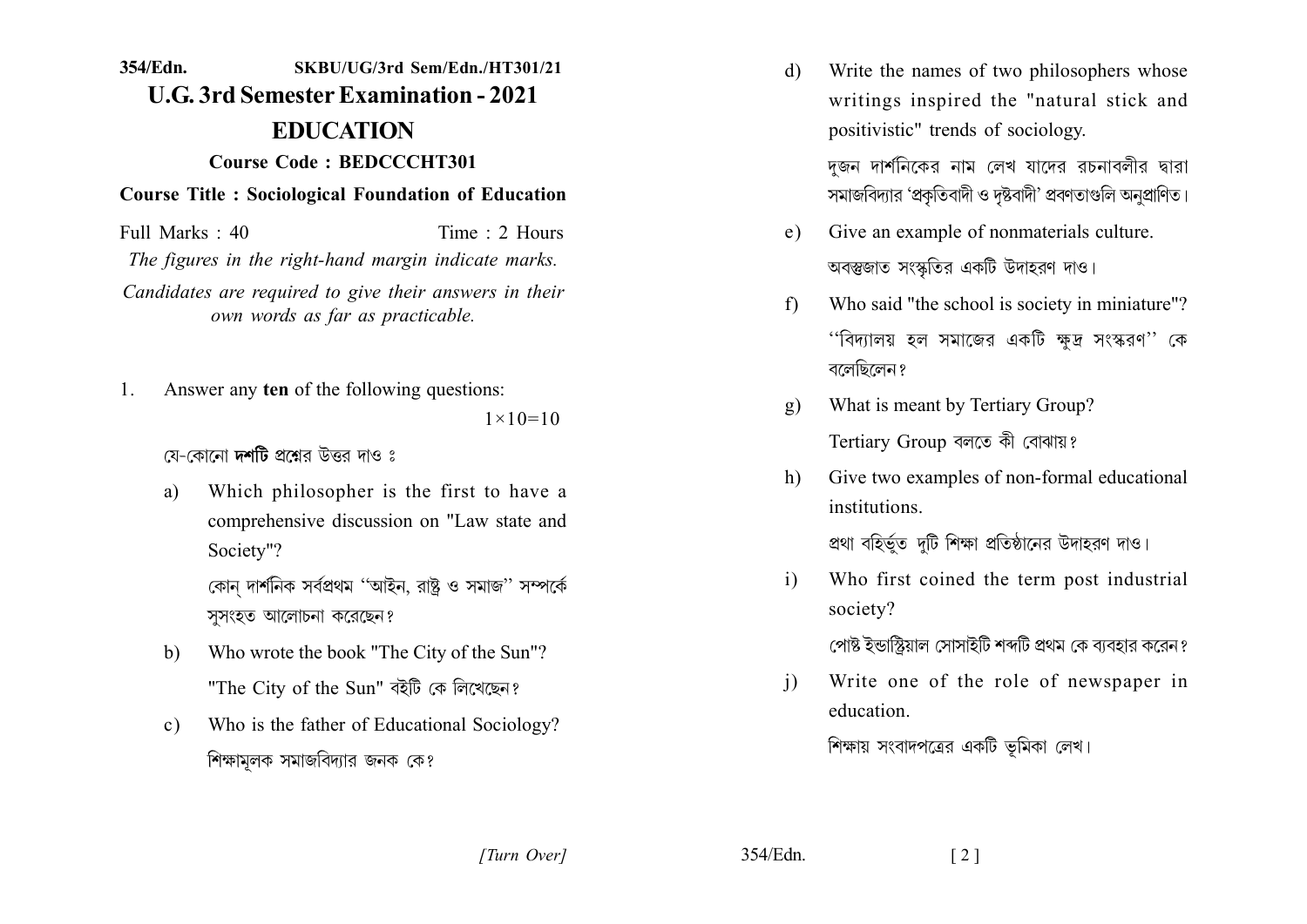$\mathbf{k}$ What is the etymological meaning of the word "Sociology"?

"Sociology" শব্দটির বৎপত্তিগত অর্থ কি?

- What is meant by socially and economically  $\left| \right\rangle$ backward classes? সামাজিক ও অর্থনৈতিক দিক থেকে পিছিয়ে পড়া শ্রেণী বলতে কী বোঝায়?
- What is cultural lag?  $m$ ) সংস্কৃতির মন্তরগামিতা বলতে কী বোঝায়?
- Mention two advantages of modernization.  $n)$ আধুনিকীকরণ এর দুটি সুবিধা উল্লেখ করো।
- "Sociology is the science of representation of  $\Omega$ collective mass" – Who said this?

"Sociology is the science of representation of collective mass" — উক্তিটি কার?

Answer any five of the following questions:  $2$ .  $2 \times 5 = 10$ 

নিম্নলিখিত যে-কোনো পাঁচটি প্রশ্নের উত্তর দাও ঃ

- What is meant by social group? a) সামাজিক গোষ্ঠী বলতে কী বোঝায়?
- What is meant by sociology of education?  $b)$ Sociology of Education বলতে কী বোঝায়?
- Write down the four importance causes of  $c)$ poverty problem in India. ভারতবর্ষে দারিদ্রতা সমস্যার প্রধান চারটি কারণ লেখ।
- Give two examples of secondary group.  $\mathbf{d}$ দটি গৌণ গোষ্ঠীর উদাহরণ দাও।
- Define State.  $e)$ রাষ্টের সংজ্ঞা দাও।
- What is Globalization?  $f$ বিশ্বায়ন কি?
- Write down two characteristics of social  $\mathbf{g}$ ) change.

সামাজিক পরিবর্তনের দটি বৈশিষ্ট্য লেখ।

- What is meant by mass media?  $h$ ) গণমাধ্যম বলতে কী বোঝায়?
- Answer any two questions:  $5 \times 2 = 10$  $\mathcal{E}$ নিম্নলিখিত যে-কোনো দটি প্রশ্নের উত্তর দাও ঃ
	- Discuss the scope of Educational sociology. a) শিক্ষামলক সমাজবিজ্ঞানের পরিধি আলোচনা করো।
	- Describe the effects of science and technology  $h$ on modern society and culture. আধুনিক সমাজ ও সংস্কৃতির উপর বিজ্ঞান ও প্রযুক্তির প্রভাব বৰ্ণনা কৰো।

354/Edn.